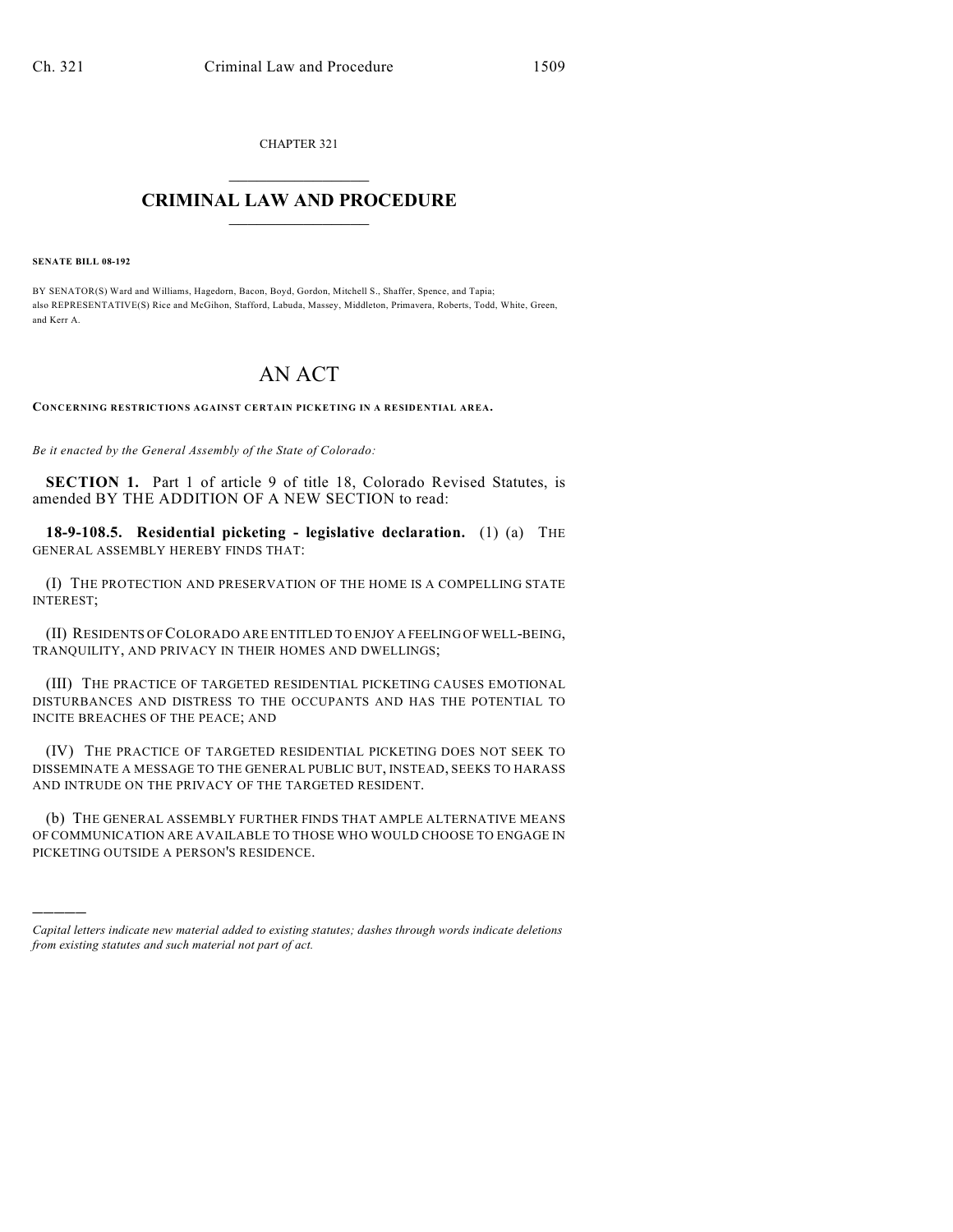(2) AS USED IN THIS SECTION, UNLESS THE CONTEXT OTHERWISE REQUIRES:

(a) "RESIDENCE" MEANS ANY SINGLE-FAMILY OR MULTI-FAMILY DWELLING UNIT THAT IS NOT BEING USED AS A TARGETED OCCUPANT'S SOLE PLACE OF BUSINESS OR AS A PLACE OF PUBLIC MEETING.

(b) "TARGETED PICKETING" MEANS PICKETING, WITH OR WITHOUT SIGNS, THAT IS SPECIFICALLY DIRECTED TOWARD A RESIDENCE, OR ONE OR MORE OCCUPANTS OF THE RESIDENCE, AND THAT TAKES PLACE ON THAT PORTION OF A SIDEWALK OR STREET IN FRONT OF THE RESIDENCE, IN FRONT OF AN ADJOINING RESIDENCE, OR ON EITHER SIDE OF THE RESIDENCE.

(3) (a) IT SHALL BE UNLAWFUL FOR A PERSON TO ENGAGE IN TARGETED PICKETING EXCEPT WHEN THE PERSON IS ENGAGING IN PICKETING WHILE MARCHING, WITHOUT STOPPING IN FRONT OR ON EITHER SIDE OF A RESIDENCE, OVER A ROUTE THAT PROCEEDS A DISTANCE THAT EXTENDS BEYOND THREE ADJACENT STRUCTURES TO ONE SIDE OF THE TARGETED RESIDENCE ALONG THE ONE-WAY LENGTH AND THREE ADJACENT STRUCTURES TO THE OTHER SIDE OF THE TARGETED RESIDENCE ALONG THE ONE-WAY LENGTH OR THREE HUNDRED FEET TO ONE SIDE OF THE TARGETED RESIDENCE ALONG THE ONE-WAY LENGTH AND THREE HUNDRED FEET TO THE OTHER SIDE OF THE TARGETED RESIDENCE ALONG THE ONE-WAY LENGTH, WHICHEVER DISTANCE IS SHORTER.

(b) (I) IT SHALL BE UNLAWFUL FOR A PERSON WHILE ENGAGED IN TARGETED PICKETING TO HOLD, CARRY, OR OTHERWISE DISPLAY ON HIS OR HER PERSON A SIGN OR PLACARD WHILE HE OR SHE IS ON A STREET OR SIDEWALK IN A RESIDENTIAL AREA IF THE PERSON DOES NOT COMPLY WITH THE FOLLOWING RESTRICTIONS:

(A) ALL SIGNS OR PLACARDS SHALL BE NO GREATER IN SIZE THAN SIX SQUARE FEET;

(B) EACH PERSON MAY CARRY, HOLD, OR OTHERWISE DISPLAY NO MORE THAN ONE SIGN OR PLACARD.

(II) THE RESTRICTIONS SPECIFIED PURSUANT TO SUBPARAGRAPH (I) OF THIS PARAGRAPH (b) SHALL NOT APPLY TO A PERSON WHILE ENGAGED IN TARGETED PICKETING CARRYING A SIGN OR PLACARD TEMPORARILY WHILE TRANSPORTING THE SIGN OR PLACARD FROM THE PERSON'S RESIDENCE OR BUSINESS TO A VEHICLE.

(4) VEHICLES OR TRAILERS USED IN TARGETED PICKETING SHALL NOT PARK WITHIN THREE RESIDENCES OR THREE HUNDRED FEET OF A RESIDENCE THAT IS THE SUBJECT OF TARGETED PICKETING. THERE IS A PRESUMPTION THAT A VEHICLE OR TRAILER IS USED IN TARGETED PICKETING WHEN SIGNAGE IS AFFIXED TO THE VEHICLE CONTAINING CONTENT RELATED TO THE TARGETED PICKETING.

(5) IT SHALL NOT BE A VIOLATION OF SUBSECTION (3) OF THIS SECTION UNLESS A PERSON HAS PREVIOUSLY BEEN ORDERED BY A PEACE OFFICER OR OTHER LAW ENFORCEMENT OFFICIAL TO MOVE, DISPERSE, OR TAKE OTHER APPROPRIATE ACTION TO COMPLY WITH THIS SECTION AND THE PERSON HAS FAILED TO PROMPTLY COMPLY WITH THE WARNING. THE WARNING ISSUED BY THE PEACE OFFICER OR OTHER LAW ENFORCEMENT OFFICIAL SHALL INDICATE THE REQUIRED DISTANCES THE PERSON